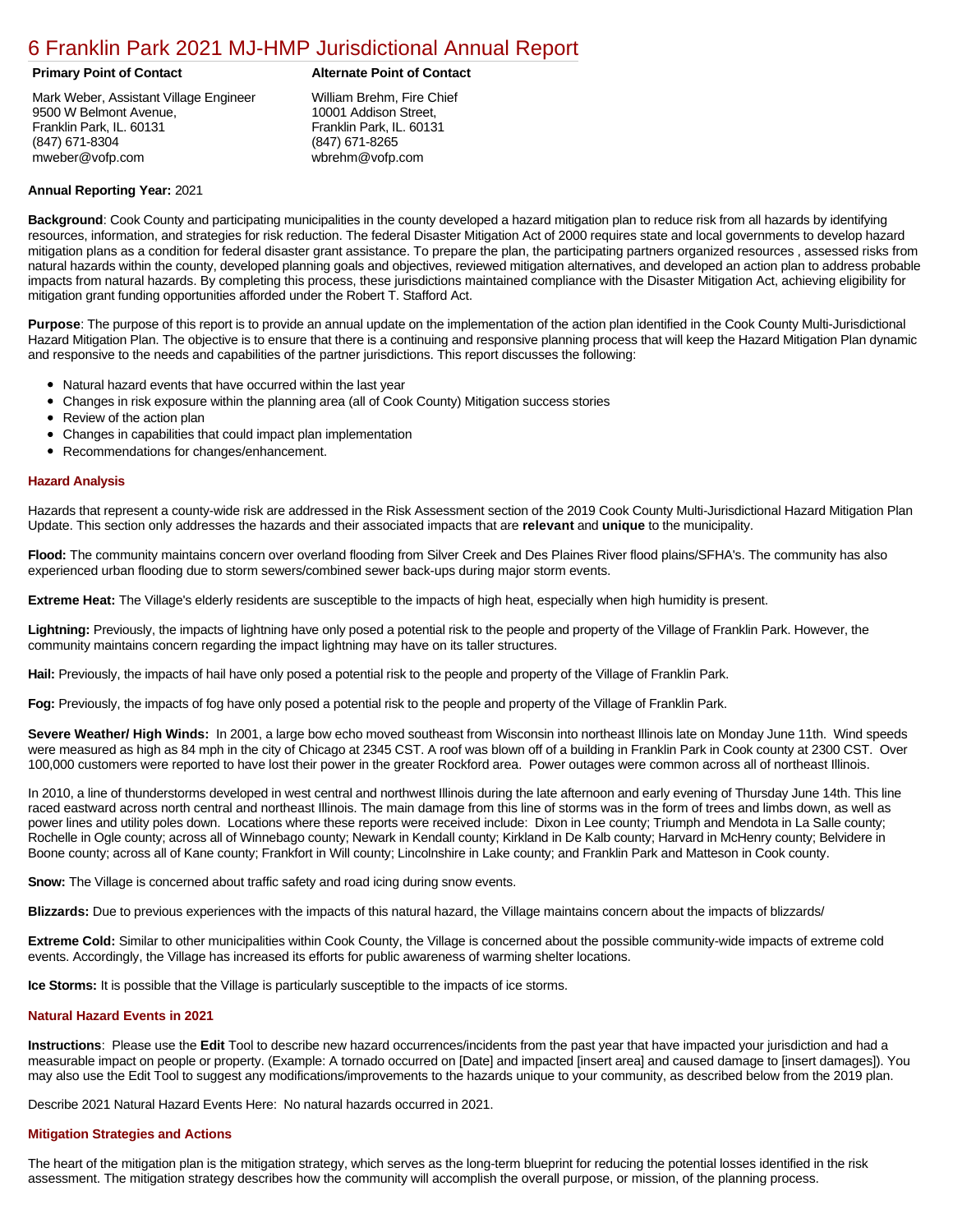#### **New Mitigation Actions**

Please submit [here](https://integratedsolutions.wufoo.com/forms/mg21jvf0jn639o/)

### **Ongoing Mitigation Actions**

The following are ongoing actions. During the 2019 update, these "ongoing" mitigation actions and projects were modified and/or amended, as needed. Reviewers of this report should refer to the Hazard Mitigation Plan for more detailed descriptions of each action and the prioritization process. Address the following for each mitigation action:

- Was any element of the action carried out during the reporting period?
- If no action was completed, why?
- Is the timeline for implementation or the action still appropriate?
- If the action was completed, does it need to be changed or removed from the action plan?

|                              |                                               |                                                               |                                      |                                                                                               | <b>TABLE: HAZARD MITIGATION ACTION PLAN MATRIX</b> |                          |                              |                                                                                                                                                     |
|------------------------------|-----------------------------------------------|---------------------------------------------------------------|--------------------------------------|-----------------------------------------------------------------------------------------------|----------------------------------------------------|--------------------------|------------------------------|-----------------------------------------------------------------------------------------------------------------------------------------------------|
|                              |                                               |                                                               | $N = New$<br>$C = Project Completed$ | <b>Completion status legend:</b><br>$R =$ Want Removed from Annex                             | $O =$ Action Ongoing toward Completion             | $X = No$ Action Taken    |                              |                                                                                                                                                     |
| 2021 Status                  | 2020 Status                                   | 2019 Status                                                   | <b>Hazards</b><br><b>Mitigated</b>   | <b>Objectives</b><br>Met                                                                      | <b>Lead Agencies</b>                               | <b>Estimated</b><br>Cost | Sources of<br><b>Funding</b> | <b>Timeline/Projected</b><br><b>Completion Date</b><br>(a)                                                                                          |
|                              |                                               | Action F6.1—Join the Community Rating System (CRS) program.   |                                      |                                                                                               |                                                    |                          |                              |                                                                                                                                                     |
| <b>Status Description:</b>   |                                               |                                                               |                                      |                                                                                               |                                                    |                          |                              |                                                                                                                                                     |
| O                            | $\circ$                                       | Ongoing                                                       | Flood, Severe<br>Weather             | 3, 6, 7, 9, 10,<br>11, 13                                                                     | <b>Franklin Park</b>                               | \$5,000; Low             | <b>Franklin Park</b>         | Short-term                                                                                                                                          |
|                              |                                               |                                                               |                                      | Action F6.2—Remapping of the FIRM. More accurately determines flood prone areas.              |                                                    |                          |                              |                                                                                                                                                     |
| <b>Status Description:</b>   |                                               |                                                               |                                      |                                                                                               |                                                    |                          |                              |                                                                                                                                                     |
|                              |                                               | Completed                                                     | Flood, Severe<br>Weather             | 1, 6                                                                                          | <b>FEMA</b>                                        | \$300,000; High          | <b>FEMA</b>                  | Completed                                                                                                                                           |
|                              | Action F6.3-Raising Anderson Lift Station.    |                                                               |                                      |                                                                                               |                                                    |                          |                              |                                                                                                                                                     |
| <b>Status Description:</b>   |                                               |                                                               |                                      |                                                                                               |                                                    |                          |                              |                                                                                                                                                     |
|                              | $\blacksquare$                                | Completed                                                     | Flood, Severe<br>Weather             | 1, 2, 7                                                                                       | <b>Franklin Park</b>                               | \$15,000; Low            | <b>FEMA</b>                  | Completed                                                                                                                                           |
|                              | <b>Action F6.4</b> —Provide second salt dome. |                                                               |                                      |                                                                                               |                                                    |                          |                              |                                                                                                                                                     |
| <b>Status Description:</b>   |                                               |                                                               |                                      |                                                                                               |                                                    |                          |                              |                                                                                                                                                     |
|                              | $\overline{\phantom{a}}$                      | Completed                                                     | Severe Winter<br>Weather             | 1, 5                                                                                          | <b>Franklin Park</b>                               | \$250,000; High          | <b>FEMA</b>                  | Completed                                                                                                                                           |
|                              |                                               | <b>Action F6.5</b> —Replace existing community warning siren. |                                      |                                                                                               |                                                    |                          |                              |                                                                                                                                                     |
| <b>Status Description: C</b> |                                               |                                                               |                                      |                                                                                               |                                                    |                          |                              |                                                                                                                                                     |
|                              | $\overline{\phantom{a}}$                      | Completed                                                     | Severe<br>Weather,<br>Tornado        | 1, 2, 5                                                                                       | <b>Franklin Park</b>                               | \$150,000; High          | <b>FEMA</b>                  | Completed                                                                                                                                           |
|                              | Action F6.6-Property Buyout Program.          |                                                               |                                      |                                                                                               |                                                    |                          |                              |                                                                                                                                                     |
| <b>Status Description:</b>   |                                               |                                                               |                                      |                                                                                               |                                                    |                          |                              |                                                                                                                                                     |
| R                            |                                               | Ongoing                                                       | Flood, Severe<br>Weather             | 1, 7                                                                                          | Franklin Park                                      | \$15,000,000:<br>High    | <b>FEMA</b>                  | Long-term                                                                                                                                           |
|                              |                                               | Action F6.7-Public education on shelter locations.            |                                      |                                                                                               |                                                    |                          |                              |                                                                                                                                                     |
| <b>Status Description:</b>   |                                               |                                                               |                                      |                                                                                               |                                                    |                          |                              |                                                                                                                                                     |
|                              |                                               |                                                               |                                      | website and updated information sent out via reverse 911, newsletter, and social media sites. |                                                    |                          |                              | 2020: This item has been addressed by the Fire Department, Health and Human Services Department, and IT/Social Media Department by providing yearly |
|                              |                                               | Completed                                                     | All                                  | 3, 6                                                                                          | <b>Franklin Park</b>                               | \$10,000;<br>Medium      | <b>Franklin Park</b>         | Completed                                                                                                                                           |
|                              |                                               | Action F6.8-Obtain a Building Code Effectiveness Rating.      |                                      |                                                                                               |                                                    |                          |                              |                                                                                                                                                     |
| <b>Status Description:</b>   |                                               |                                                               |                                      |                                                                                               |                                                    |                          |                              |                                                                                                                                                     |
| $\circ$                      | $\circ$                                       | Ongoing                                                       | All                                  | 4, 10                                                                                         | <b>Franklin Park</b>                               | \$5,000; Low             | <b>Franklin Park</b>         | Short-term                                                                                                                                          |
|                              |                                               | Action F6.9-Silver Creek Channel Improvements.                |                                      |                                                                                               |                                                    |                          |                              |                                                                                                                                                     |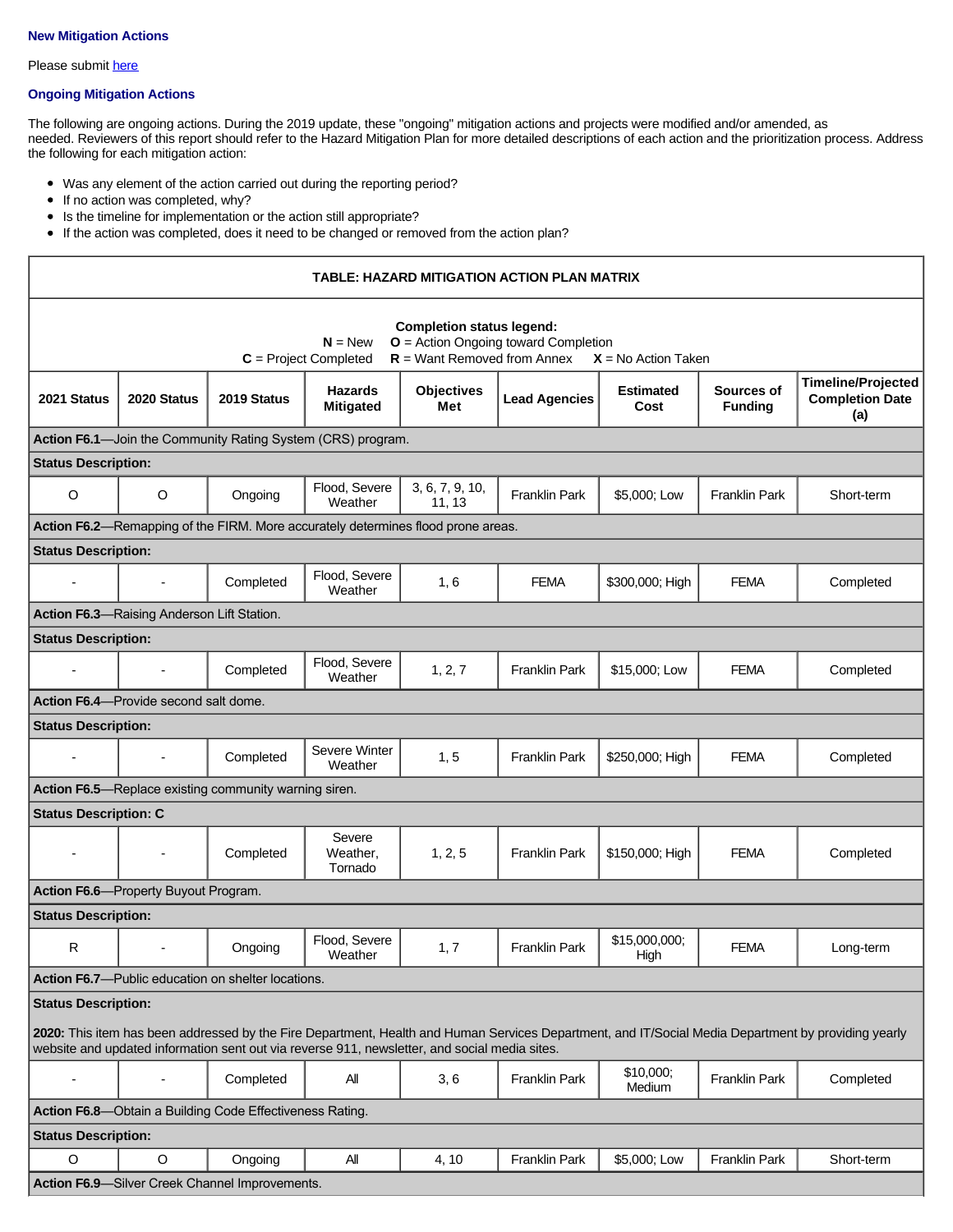| <b>Status Description:</b>   |                                                                  |                                                                                  |                                                |                                                                                                 |                                |                                                                                                                        |                                                                                                                                                                                                                                                                                                                  |                                                                                                                                                      |
|------------------------------|------------------------------------------------------------------|----------------------------------------------------------------------------------|------------------------------------------------|-------------------------------------------------------------------------------------------------|--------------------------------|------------------------------------------------------------------------------------------------------------------------|------------------------------------------------------------------------------------------------------------------------------------------------------------------------------------------------------------------------------------------------------------------------------------------------------------------|------------------------------------------------------------------------------------------------------------------------------------------------------|
|                              |                                                                  | Completed                                                                        | Flood, Severe<br>Weather                       | 1, 7                                                                                            | <b>Franklin Park</b>           | \$4,700,000<br>(\$1,900,000<br>already in<br>Village Budget)                                                           | Franklin Park,<br><b>MWRD</b>                                                                                                                                                                                                                                                                                    | Completed                                                                                                                                            |
|                              |                                                                  | <b>Action F6.10</b> -Increase monitoring for repetitive losses.                  |                                                |                                                                                                 |                                |                                                                                                                        |                                                                                                                                                                                                                                                                                                                  |                                                                                                                                                      |
| <b>Status Description:</b>   |                                                                  |                                                                                  |                                                |                                                                                                 |                                |                                                                                                                        |                                                                                                                                                                                                                                                                                                                  |                                                                                                                                                      |
| O                            | $\circ$                                                          | Ongoing                                                                          | Flood, Severe<br>Weather                       | 1, 7                                                                                            | <b>Franklin Park</b>           | \$250,000; High                                                                                                        | <b>FEMA</b>                                                                                                                                                                                                                                                                                                      | Long-term                                                                                                                                            |
|                              |                                                                  | Action F6.11-Assist vulnerable population/seniors with severe weather.           |                                                |                                                                                                 |                                |                                                                                                                        |                                                                                                                                                                                                                                                                                                                  |                                                                                                                                                      |
| <b>Status Description: O</b> |                                                                  |                                                                                  |                                                |                                                                                                 |                                |                                                                                                                        |                                                                                                                                                                                                                                                                                                                  |                                                                                                                                                      |
| O                            | $\circ$                                                          | Ongoing                                                                          | Severe<br>Weather,<br>Severe Winter<br>Weather | 2, 12                                                                                           | <b>Franklin Park</b>           | \$25,000; Low                                                                                                          | <b>Franklin Park</b>                                                                                                                                                                                                                                                                                             | Short-term                                                                                                                                           |
|                              |                                                                  | <b>Action F6.12</b> —Construction of local flood control structures.             |                                                |                                                                                                 |                                |                                                                                                                        |                                                                                                                                                                                                                                                                                                                  |                                                                                                                                                      |
| <b>Status Description:</b>   |                                                                  |                                                                                  |                                                |                                                                                                 |                                |                                                                                                                        |                                                                                                                                                                                                                                                                                                                  |                                                                                                                                                      |
|                              | $\overline{\phantom{a}}$                                         | Completed                                                                        | Flood; Severe<br>Weather                       | 1, 9                                                                                            | <b>Franklin Park</b>           | \$30,000,000;<br>High                                                                                                  | Federal / State.<br><b>Franklin Park</b>                                                                                                                                                                                                                                                                         | Completed                                                                                                                                            |
|                              |                                                                  |                                                                                  |                                                | Action F6.13—Support retrofitting, purchase, or relocation of structures in hazard-prone areas. |                                |                                                                                                                        |                                                                                                                                                                                                                                                                                                                  |                                                                                                                                                      |
| <b>Status Description:</b>   |                                                                  |                                                                                  |                                                |                                                                                                 |                                |                                                                                                                        |                                                                                                                                                                                                                                                                                                                  |                                                                                                                                                      |
| $\circ$                      | $\circ$                                                          | Ongoing                                                                          | All                                            | 7, 13                                                                                           | <b>Franklin Park</b>           | High                                                                                                                   | <b>FEMA Hazard</b><br>Mitigation<br>Grants                                                                                                                                                                                                                                                                       | Long-term<br>(depending on<br>funding)                                                                                                               |
|                              |                                                                  | Action F6.14—Continue to support the countywide actions identified in this plan. |                                                |                                                                                                 |                                |                                                                                                                        |                                                                                                                                                                                                                                                                                                                  |                                                                                                                                                      |
| <b>Status Description:</b>   |                                                                  |                                                                                  |                                                |                                                                                                 |                                |                                                                                                                        |                                                                                                                                                                                                                                                                                                                  |                                                                                                                                                      |
| $\circ$                      | $\circ$                                                          | Ongoing                                                                          | All                                            | All                                                                                             | <b>Franklin Park</b>           | Low                                                                                                                    | <b>General Fund</b>                                                                                                                                                                                                                                                                                              | Short- and Long-<br>term                                                                                                                             |
|                              |                                                                  | Action F6.15—Actively participate in the plan maintenance.                       |                                                |                                                                                                 |                                |                                                                                                                        |                                                                                                                                                                                                                                                                                                                  |                                                                                                                                                      |
| <b>Status Description:</b>   |                                                                  |                                                                                  |                                                |                                                                                                 |                                |                                                                                                                        |                                                                                                                                                                                                                                                                                                                  |                                                                                                                                                      |
| O                            | O                                                                | Ongoing                                                                          | All                                            | 3, 4, 6                                                                                         | DHSEM,<br><b>Franklin Park</b> | Low                                                                                                                    | <b>General Fund</b>                                                                                                                                                                                                                                                                                              | Short-term                                                                                                                                           |
|                              | Action F6.16—Continue participation in Tree City and StormReady. |                                                                                  |                                                |                                                                                                 |                                |                                                                                                                        |                                                                                                                                                                                                                                                                                                                  |                                                                                                                                                      |
| <b>Status Description:</b>   |                                                                  |                                                                                  |                                                |                                                                                                 |                                |                                                                                                                        |                                                                                                                                                                                                                                                                                                                  |                                                                                                                                                      |
| O                            | $\circ$                                                          | Ongoing                                                                          | All                                            | 3, 4, 5, 6, 7, 9,<br>10, 11, 13                                                                 | <b>Franklin Park</b>           | Low                                                                                                                    | <b>General Fund</b>                                                                                                                                                                                                                                                                                              | Long-term                                                                                                                                            |
|                              |                                                                  |                                                                                  |                                                | Action F6.17-Maintain good standing under the National Flood Insurance Program.                 |                                |                                                                                                                        |                                                                                                                                                                                                                                                                                                                  |                                                                                                                                                      |
| <b>Status Description:</b>   |                                                                  |                                                                                  |                                                |                                                                                                 |                                |                                                                                                                        |                                                                                                                                                                                                                                                                                                                  |                                                                                                                                                      |
| O                            | $\circ$                                                          | Ongoing                                                                          | Flooding                                       | 4, 6, 9                                                                                         | <b>Franklin Park</b>           | Low                                                                                                                    | <b>General Fund</b>                                                                                                                                                                                                                                                                                              | Short-term and<br>Ongoing                                                                                                                            |
|                              |                                                                  |                                                                                  |                                                | Action F6.18—Implement a program to record high water marks following significant rain events.  |                                |                                                                                                                        |                                                                                                                                                                                                                                                                                                                  |                                                                                                                                                      |
| <b>Status Description:</b>   |                                                                  |                                                                                  |                                                |                                                                                                 |                                |                                                                                                                        |                                                                                                                                                                                                                                                                                                                  |                                                                                                                                                      |
| O                            | $\circ$                                                          | Ongoing                                                                          | Flooding,<br>Severe<br>Weather                 | 3, 6, 9                                                                                         | <b>Franklin Park</b>           | Medium                                                                                                                 | General Fund;<br><b>FEMA Grant</b><br>Funds (Public<br>Assistance)                                                                                                                                                                                                                                               | Long-term                                                                                                                                            |
|                              |                                                                  | Action F6.19-Integrate the Hazard Mitigation Plan into other plans.              |                                                |                                                                                                 |                                |                                                                                                                        |                                                                                                                                                                                                                                                                                                                  |                                                                                                                                                      |
| <b>Status Description:</b>   |                                                                  |                                                                                  |                                                |                                                                                                 |                                |                                                                                                                        |                                                                                                                                                                                                                                                                                                                  |                                                                                                                                                      |
| O                            | $\circ$                                                          | Ongoing                                                                          | All                                            | 3, 4, 6, 10, 13                                                                                 | Economic<br>Development        | Low                                                                                                                    | <b>General Fund</b>                                                                                                                                                                                                                                                                                              | Short-term                                                                                                                                           |
|                              |                                                                  |                                                                                  |                                                |                                                                                                 |                                | Action F6.20—Launch Comprehensive Public Education efforts of all potential hazards and safety/mitigation/preparation. |                                                                                                                                                                                                                                                                                                                  |                                                                                                                                                      |
| <b>Status Description:</b>   |                                                                  | Fire Department Facebook page to provide additional information.                 |                                                |                                                                                                 |                                |                                                                                                                        | information to the public using the newsletter and social media sites. We additionally added a connection to the RING neighbors connection to send out<br>weekly safety messages, information about upcoming events, training, incidents, hazards, crime, and other information pertinent to our community and a | 2020: This item was completed by implementing a comprehensive hazard and safety information and planning page on the Village website and sending the |

|  |  |  |  |  | Fire Department Facebook page to provide additional information. |
|--|--|--|--|--|------------------------------------------------------------------|
|--|--|--|--|--|------------------------------------------------------------------|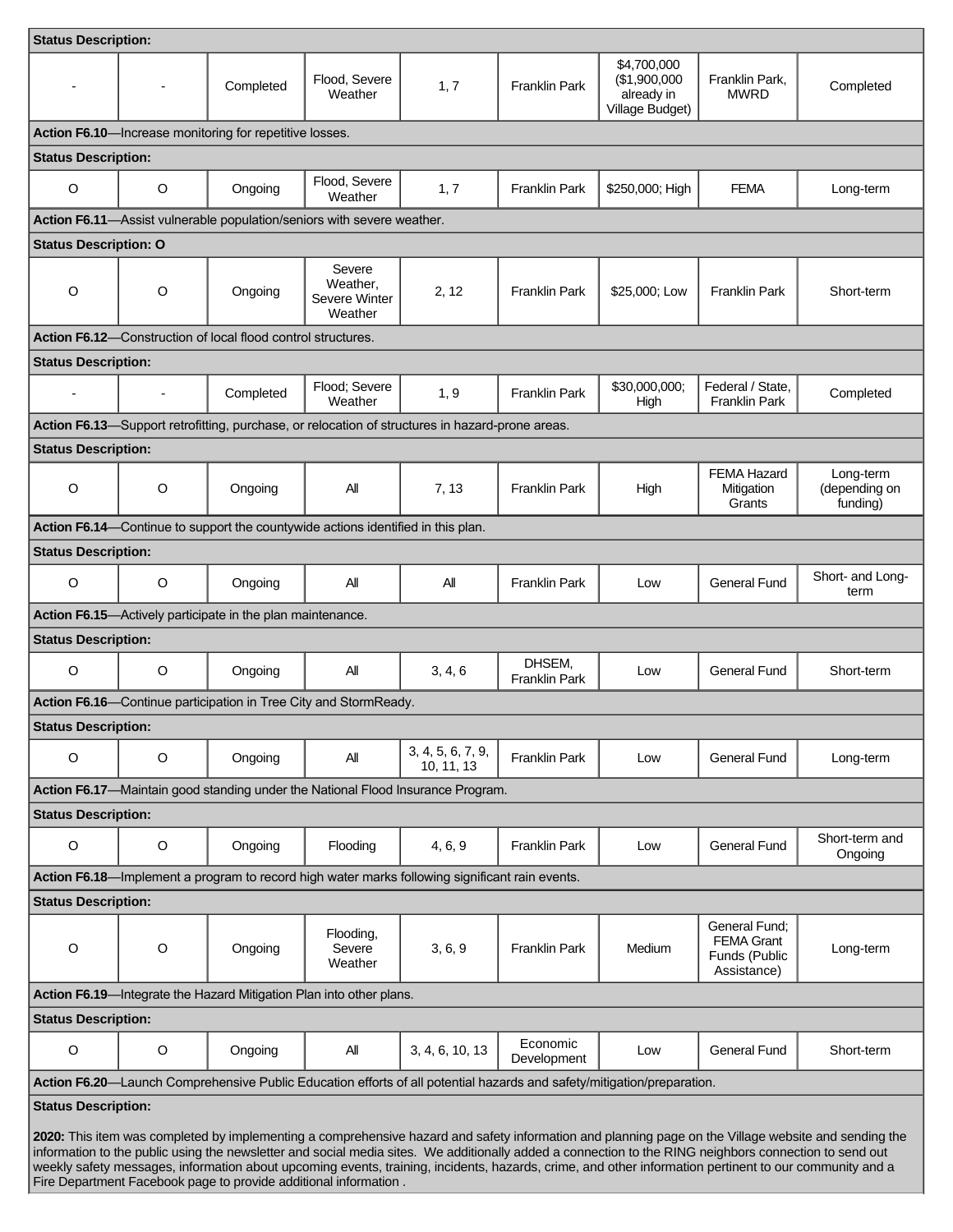|                                                                                                                                                                                          | $\overline{a}$                                                            | Completed                                                           | All                      | 6              | Fire<br>Department                                                                                                                              | Low           | <b>Internal Budget</b>                   | Completed |
|------------------------------------------------------------------------------------------------------------------------------------------------------------------------------------------|---------------------------------------------------------------------------|---------------------------------------------------------------------|--------------------------|----------------|-------------------------------------------------------------------------------------------------------------------------------------------------|---------------|------------------------------------------|-----------|
|                                                                                                                                                                                          |                                                                           |                                                                     |                          |                | Action F6.21—Incorporate requirements of newly approved update to MWRDGC's WMO with new watershed specific release rates and rainfall bulletin. |               |                                          |           |
| <b>Status Description:</b>                                                                                                                                                               |                                                                           |                                                                     |                          |                |                                                                                                                                                 |               |                                          |           |
|                                                                                                                                                                                          |                                                                           | Completed                                                           | Flood, Severe<br>Weather | 9              | <b>Franklin Park</b>                                                                                                                            | Low           | Internal Budget                          | Completed |
|                                                                                                                                                                                          |                                                                           | Action F6.22-Implement Reuters Subdivision Improvements - Phase IB  |                          |                |                                                                                                                                                 |               |                                          |           |
| <b>Status Description:</b>                                                                                                                                                               |                                                                           |                                                                     |                          |                |                                                                                                                                                 |               |                                          |           |
|                                                                                                                                                                                          | $\blacksquare$                                                            | Completed                                                           | Flood                    | 9              | <b>MWRD</b>                                                                                                                                     | \$3,242,000   | <b>MWRD</b>                              | Completed |
|                                                                                                                                                                                          |                                                                           | Action F6.23-Launch Franklin Park Flood-Prone Property Acquisitions |                          |                |                                                                                                                                                 |               |                                          |           |
| <b>Status Description:</b>                                                                                                                                                               |                                                                           |                                                                     |                          |                |                                                                                                                                                 |               |                                          |           |
| $\circ$                                                                                                                                                                                  | O                                                                         | Ongoing                                                             | Flood                    | 7.9            | <b>MWRD</b>                                                                                                                                     | \$6,400,000   | <b>MWRD</b>                              | TBD       |
|                                                                                                                                                                                          | Action F6.24-Smoke Alarm Program                                          |                                                                     |                          |                |                                                                                                                                                 |               |                                          |           |
| <b>Status Description:</b>                                                                                                                                                               |                                                                           |                                                                     |                          |                |                                                                                                                                                 |               |                                          |           |
| <b>New</b>                                                                                                                                                                               | $\blacksquare$                                                            |                                                                     | Fire                     | 2, 5, 6        | <b>Franklin Park</b>                                                                                                                            |               | Grants                                   | Ongoing   |
|                                                                                                                                                                                          | Action F6.25-Reuter's Subdivision Phase III & IV Storm Sewer Improvements |                                                                     |                          |                |                                                                                                                                                 |               |                                          |           |
| <b>Status Description:</b>                                                                                                                                                               |                                                                           |                                                                     |                          |                |                                                                                                                                                 |               |                                          |           |
| <b>New</b>                                                                                                                                                                               |                                                                           |                                                                     | Flood                    | $\overline{2}$ | <b>Franklin Park</b>                                                                                                                            | \$1.3 million | <b>IEPA Loans.</b><br><b>Local Funds</b> | 2021      |
| (a) Ongoing indicates continuation of an action that is already in place. Short-term indicates implementation within five years. Long-term indicates<br>implementation after five years. |                                                                           |                                                                     |                          |                |                                                                                                                                                 |               |                                          |           |

### **Mitigation Success Stories:**

In 2021, The Village completed the reconstruction of the infrastructure in the Reuter's Subdivision, Phase III & IV areas. This included the construction of additional, relieve storm sewer and a local detention pond to reduce the risk of urban flooding in this residential area.

### **Future Needs:**

- Increased training and education.
- Sewer lining and reconstruction.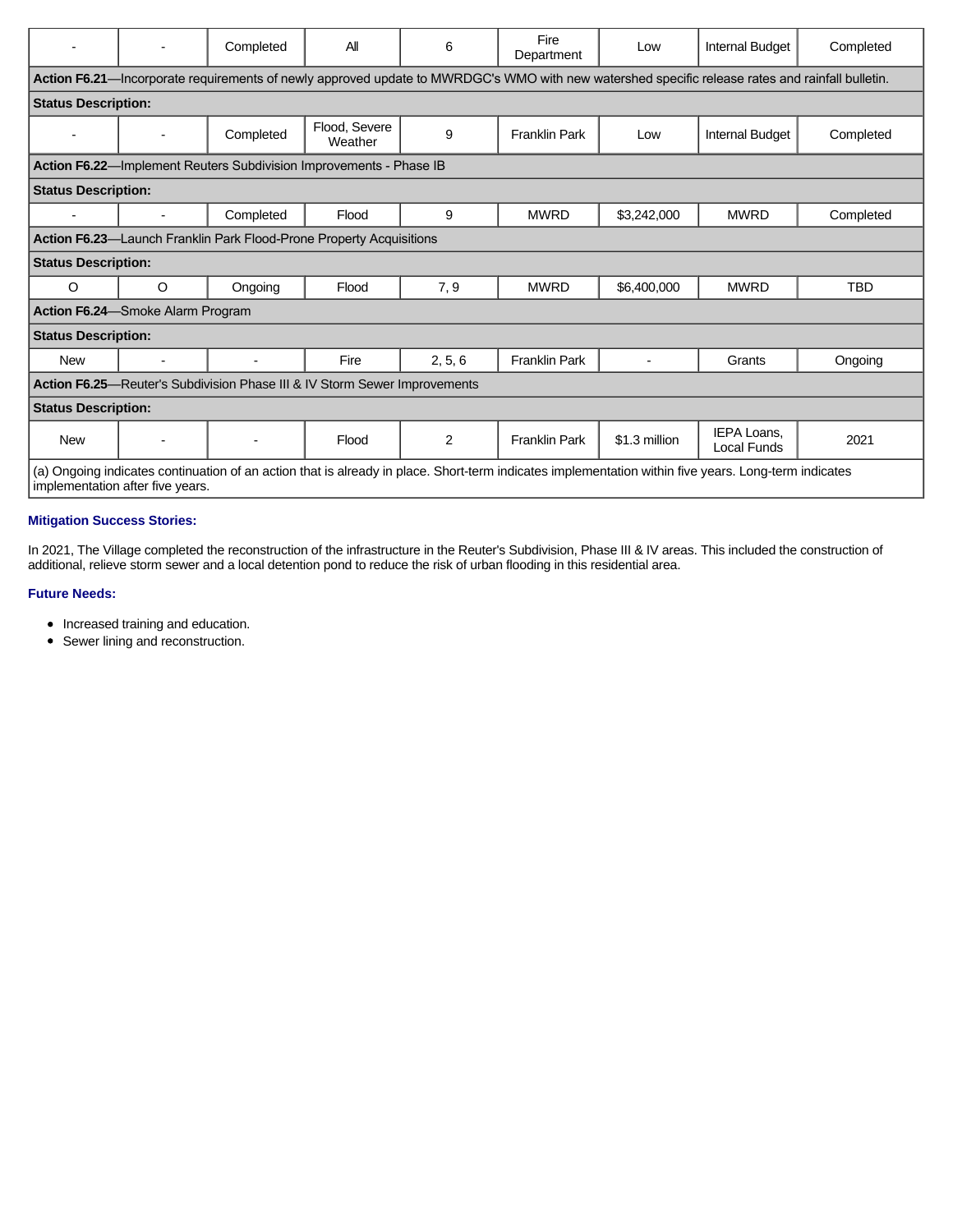# [6.1 Action F6.24](https://franklinpark.isc-cemp.com/Cemp/Details?id=8334878)

| <b>Mitigation Action</b>                                | Smoke Alarm Program                                                                                                                                                                                                                                           |
|---------------------------------------------------------|---------------------------------------------------------------------------------------------------------------------------------------------------------------------------------------------------------------------------------------------------------------|
| Year Initiated                                          | 2021                                                                                                                                                                                                                                                          |
| <b>Applicable Jurisdiction</b>                          | <b>Franklin Park</b>                                                                                                                                                                                                                                          |
| <b>Lead Agency/Organization</b>                         | Franklin Park Fire Department                                                                                                                                                                                                                                 |
| <b>Supporting Agencies/Organizations</b>                | <b>Franklin Park Fire Department</b>                                                                                                                                                                                                                          |
| Applicable Goal                                         | Protect the lives, health, safety, and property of the citizens of Cook County from the impacts of<br>٠<br>natural hazards.<br>Develop, promote, and integrate mitigation action plans.<br>Promote public understanding of and support for hazard mitigation. |
| <b>Potential Funding Source</b>                         | Grants                                                                                                                                                                                                                                                        |
| <b>Estimated Cost</b>                                   |                                                                                                                                                                                                                                                               |
| <b>Benefits (loss avoided)</b>                          | life safety measures for early detection of a fire in a home                                                                                                                                                                                                  |
| <b>Projected Completion Date</b>                        | ongoing                                                                                                                                                                                                                                                       |
| Priority and Level of Importance (Low,<br>Medium, High) | <b>Medium Priority</b>                                                                                                                                                                                                                                        |
| Benefit Analysis (Low, Medium, High)                    | High—Project will provide an immediate reduction of risk exposure for life and property.                                                                                                                                                                      |
| Cost Analysis (Low, Medium, High)                       | Low—The project could be funded under the existing budget. The project is part of or can be part of an<br>ongoing existing program.                                                                                                                           |
| <b>Actual Completion Date</b>                           |                                                                                                                                                                                                                                                               |

**Recommended Mitigation Action/Implementation Plan and Project Description Action/Implementation Plan and Project Description:**  provide free smoke alarms provided by the Illinois Fire Safety Alliance and OSFM, educate the public and install as many as necessary in each home that requests them in Franklin Park by on duty crews.

| <b>Mitigation Action and Project Maintenance</b> |               |                 |  |  |
|--------------------------------------------------|---------------|-----------------|--|--|
| Year                                             | <b>Status</b> | <b>Comments</b> |  |  |
| 2019                                             |               |                 |  |  |
| 2020                                             |               |                 |  |  |
| $\vert$ 2021                                     | New           |                 |  |  |
| 2022                                             |               |                 |  |  |
| 2023                                             |               |                 |  |  |

| <b>Mitigated Hazards</b>                       |  |  |  |  |
|------------------------------------------------|--|--|--|--|
| All Hazards                                    |  |  |  |  |
| Dam/Levee Failure                              |  |  |  |  |
| Drought                                        |  |  |  |  |
| Earthquake                                     |  |  |  |  |
| Flood                                          |  |  |  |  |
| Extreme Heat                                   |  |  |  |  |
| Lightning                                      |  |  |  |  |
| Hail                                           |  |  |  |  |
| ∣Fog                                           |  |  |  |  |
| High Wind                                      |  |  |  |  |
| Snow                                           |  |  |  |  |
| Blizzard                                       |  |  |  |  |
| Extreme Cold                                   |  |  |  |  |
| Ice Storms                                     |  |  |  |  |
| Tornado                                        |  |  |  |  |
| Epidemic or pandemic                           |  |  |  |  |
| Nuclear Power Plant Incident                   |  |  |  |  |
| Widespread Power Outage                        |  |  |  |  |
| Coastal Erosion                                |  |  |  |  |
| Secondary Impacts from Mass Influx of Evacuees |  |  |  |  |
| Hazardous Materials Incident                   |  |  |  |  |